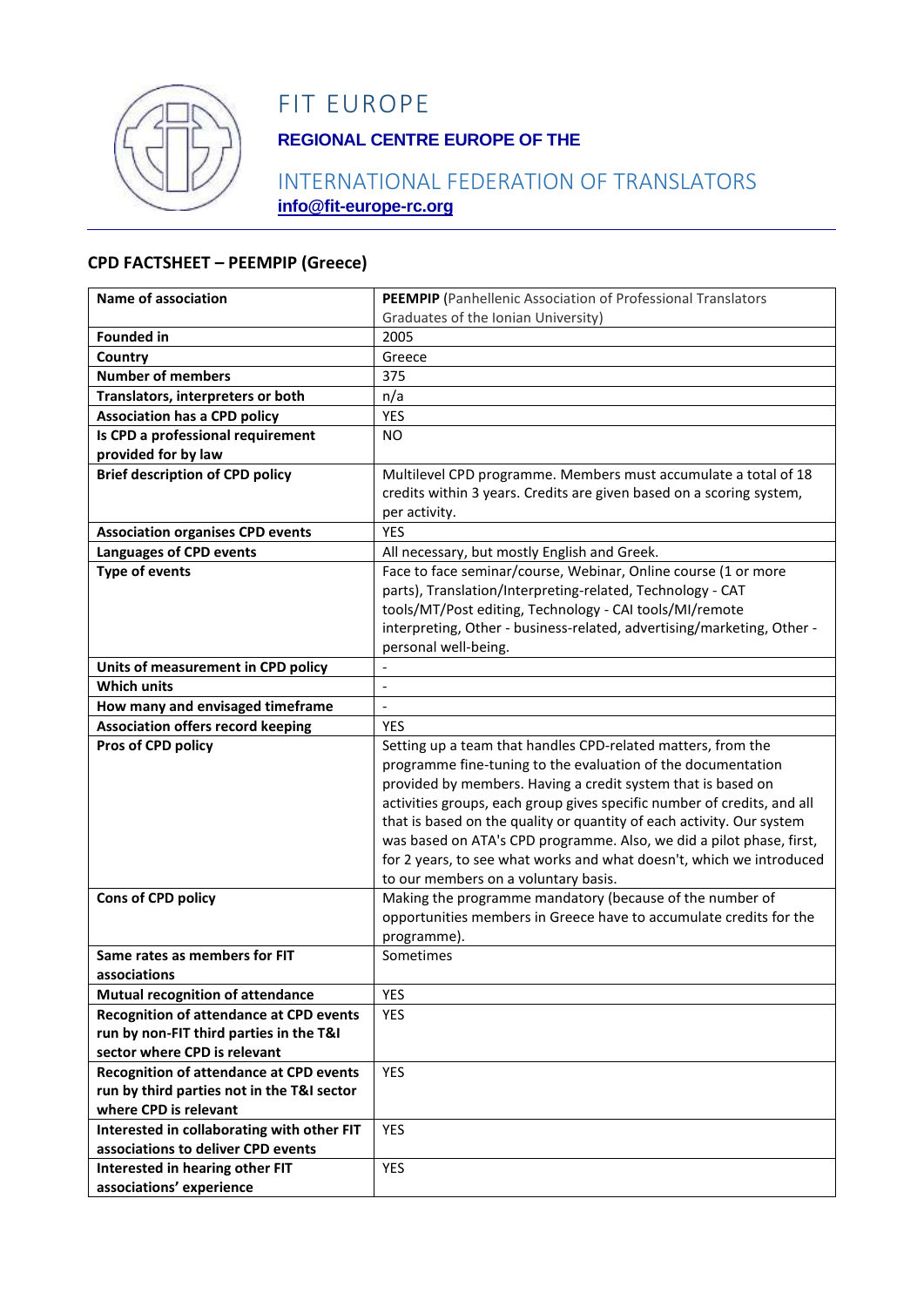

# FIT EUROPE

### **REGIONAL CENTRE EUROPE OF THE**

### INTERNATIONAL FEDERATION OF TRANSLATORS **info@fit-europe-rc.org**

| Interested in identifying and exchanging<br>best practices and how<br>Use various means such as newsletters, bulletins via FIT Europe, social<br>media. This requires the commitment of all associations and the<br>establishment of a coordinating/editorial team. Use a wiki, where all<br>associations will have access and share their ongoing programs. This<br>requires less administration, as long as associations are committed. It<br>is necessary to create a list of CPD officers per association, to ensure<br>that information is distributed properly to members, on time. This<br>does not always happen when CPD news are sent to general/central<br>addresses or the secretariats. Associations could be asked to share<br>some of their guidelines and regulations. However, it seems that<br>establishing a mini mentoring programme between the CPD officers<br>might work better. This could even be for a few hours, just to go<br>through the programme/methodology that the association seeking<br>advice has developed, to check what is right and what is wrong, and<br>possibly benefit from further ideas. It could also be a one off<br>consultation, to establish/review the general framework already set.<br>It should be pointed out that the precondition is for the larger<br>associations to be willing to offer the information, since usually<br>establishing these programmes takes a lot of effort, time and money.<br>It should also be clear that associations do not ask to copy whole<br>systems and programmes, rather to seek guidance as to whether they<br>are on the right.<br><b>Harmonisation of CPD across Europe</b><br>This would be very difficult as the means and requirements in each<br>country are very different, thus affecting the ability to establish and<br>follow up these programmes in the long term or even convince<br>professionals that they are necessary. There could be a general<br>guideline/framework of dos and donts or best practices or scoring |
|-------------------------------------------------------------------------------------------------------------------------------------------------------------------------------------------------------------------------------------------------------------------------------------------------------------------------------------------------------------------------------------------------------------------------------------------------------------------------------------------------------------------------------------------------------------------------------------------------------------------------------------------------------------------------------------------------------------------------------------------------------------------------------------------------------------------------------------------------------------------------------------------------------------------------------------------------------------------------------------------------------------------------------------------------------------------------------------------------------------------------------------------------------------------------------------------------------------------------------------------------------------------------------------------------------------------------------------------------------------------------------------------------------------------------------------------------------------------------------------------------------------------------------------------------------------------------------------------------------------------------------------------------------------------------------------------------------------------------------------------------------------------------------------------------------------------------------------------------------------------------------------------------------------------------------------------------------------------------------------------------------------------------------------|
|                                                                                                                                                                                                                                                                                                                                                                                                                                                                                                                                                                                                                                                                                                                                                                                                                                                                                                                                                                                                                                                                                                                                                                                                                                                                                                                                                                                                                                                                                                                                                                                                                                                                                                                                                                                                                                                                                                                                                                                                                                     |
|                                                                                                                                                                                                                                                                                                                                                                                                                                                                                                                                                                                                                                                                                                                                                                                                                                                                                                                                                                                                                                                                                                                                                                                                                                                                                                                                                                                                                                                                                                                                                                                                                                                                                                                                                                                                                                                                                                                                                                                                                                     |
|                                                                                                                                                                                                                                                                                                                                                                                                                                                                                                                                                                                                                                                                                                                                                                                                                                                                                                                                                                                                                                                                                                                                                                                                                                                                                                                                                                                                                                                                                                                                                                                                                                                                                                                                                                                                                                                                                                                                                                                                                                     |
|                                                                                                                                                                                                                                                                                                                                                                                                                                                                                                                                                                                                                                                                                                                                                                                                                                                                                                                                                                                                                                                                                                                                                                                                                                                                                                                                                                                                                                                                                                                                                                                                                                                                                                                                                                                                                                                                                                                                                                                                                                     |
|                                                                                                                                                                                                                                                                                                                                                                                                                                                                                                                                                                                                                                                                                                                                                                                                                                                                                                                                                                                                                                                                                                                                                                                                                                                                                                                                                                                                                                                                                                                                                                                                                                                                                                                                                                                                                                                                                                                                                                                                                                     |
|                                                                                                                                                                                                                                                                                                                                                                                                                                                                                                                                                                                                                                                                                                                                                                                                                                                                                                                                                                                                                                                                                                                                                                                                                                                                                                                                                                                                                                                                                                                                                                                                                                                                                                                                                                                                                                                                                                                                                                                                                                     |
|                                                                                                                                                                                                                                                                                                                                                                                                                                                                                                                                                                                                                                                                                                                                                                                                                                                                                                                                                                                                                                                                                                                                                                                                                                                                                                                                                                                                                                                                                                                                                                                                                                                                                                                                                                                                                                                                                                                                                                                                                                     |
|                                                                                                                                                                                                                                                                                                                                                                                                                                                                                                                                                                                                                                                                                                                                                                                                                                                                                                                                                                                                                                                                                                                                                                                                                                                                                                                                                                                                                                                                                                                                                                                                                                                                                                                                                                                                                                                                                                                                                                                                                                     |
|                                                                                                                                                                                                                                                                                                                                                                                                                                                                                                                                                                                                                                                                                                                                                                                                                                                                                                                                                                                                                                                                                                                                                                                                                                                                                                                                                                                                                                                                                                                                                                                                                                                                                                                                                                                                                                                                                                                                                                                                                                     |
|                                                                                                                                                                                                                                                                                                                                                                                                                                                                                                                                                                                                                                                                                                                                                                                                                                                                                                                                                                                                                                                                                                                                                                                                                                                                                                                                                                                                                                                                                                                                                                                                                                                                                                                                                                                                                                                                                                                                                                                                                                     |
|                                                                                                                                                                                                                                                                                                                                                                                                                                                                                                                                                                                                                                                                                                                                                                                                                                                                                                                                                                                                                                                                                                                                                                                                                                                                                                                                                                                                                                                                                                                                                                                                                                                                                                                                                                                                                                                                                                                                                                                                                                     |
|                                                                                                                                                                                                                                                                                                                                                                                                                                                                                                                                                                                                                                                                                                                                                                                                                                                                                                                                                                                                                                                                                                                                                                                                                                                                                                                                                                                                                                                                                                                                                                                                                                                                                                                                                                                                                                                                                                                                                                                                                                     |
|                                                                                                                                                                                                                                                                                                                                                                                                                                                                                                                                                                                                                                                                                                                                                                                                                                                                                                                                                                                                                                                                                                                                                                                                                                                                                                                                                                                                                                                                                                                                                                                                                                                                                                                                                                                                                                                                                                                                                                                                                                     |
|                                                                                                                                                                                                                                                                                                                                                                                                                                                                                                                                                                                                                                                                                                                                                                                                                                                                                                                                                                                                                                                                                                                                                                                                                                                                                                                                                                                                                                                                                                                                                                                                                                                                                                                                                                                                                                                                                                                                                                                                                                     |
|                                                                                                                                                                                                                                                                                                                                                                                                                                                                                                                                                                                                                                                                                                                                                                                                                                                                                                                                                                                                                                                                                                                                                                                                                                                                                                                                                                                                                                                                                                                                                                                                                                                                                                                                                                                                                                                                                                                                                                                                                                     |
|                                                                                                                                                                                                                                                                                                                                                                                                                                                                                                                                                                                                                                                                                                                                                                                                                                                                                                                                                                                                                                                                                                                                                                                                                                                                                                                                                                                                                                                                                                                                                                                                                                                                                                                                                                                                                                                                                                                                                                                                                                     |
|                                                                                                                                                                                                                                                                                                                                                                                                                                                                                                                                                                                                                                                                                                                                                                                                                                                                                                                                                                                                                                                                                                                                                                                                                                                                                                                                                                                                                                                                                                                                                                                                                                                                                                                                                                                                                                                                                                                                                                                                                                     |
|                                                                                                                                                                                                                                                                                                                                                                                                                                                                                                                                                                                                                                                                                                                                                                                                                                                                                                                                                                                                                                                                                                                                                                                                                                                                                                                                                                                                                                                                                                                                                                                                                                                                                                                                                                                                                                                                                                                                                                                                                                     |
|                                                                                                                                                                                                                                                                                                                                                                                                                                                                                                                                                                                                                                                                                                                                                                                                                                                                                                                                                                                                                                                                                                                                                                                                                                                                                                                                                                                                                                                                                                                                                                                                                                                                                                                                                                                                                                                                                                                                                                                                                                     |
|                                                                                                                                                                                                                                                                                                                                                                                                                                                                                                                                                                                                                                                                                                                                                                                                                                                                                                                                                                                                                                                                                                                                                                                                                                                                                                                                                                                                                                                                                                                                                                                                                                                                                                                                                                                                                                                                                                                                                                                                                                     |
|                                                                                                                                                                                                                                                                                                                                                                                                                                                                                                                                                                                                                                                                                                                                                                                                                                                                                                                                                                                                                                                                                                                                                                                                                                                                                                                                                                                                                                                                                                                                                                                                                                                                                                                                                                                                                                                                                                                                                                                                                                     |
|                                                                                                                                                                                                                                                                                                                                                                                                                                                                                                                                                                                                                                                                                                                                                                                                                                                                                                                                                                                                                                                                                                                                                                                                                                                                                                                                                                                                                                                                                                                                                                                                                                                                                                                                                                                                                                                                                                                                                                                                                                     |
|                                                                                                                                                                                                                                                                                                                                                                                                                                                                                                                                                                                                                                                                                                                                                                                                                                                                                                                                                                                                                                                                                                                                                                                                                                                                                                                                                                                                                                                                                                                                                                                                                                                                                                                                                                                                                                                                                                                                                                                                                                     |
|                                                                                                                                                                                                                                                                                                                                                                                                                                                                                                                                                                                                                                                                                                                                                                                                                                                                                                                                                                                                                                                                                                                                                                                                                                                                                                                                                                                                                                                                                                                                                                                                                                                                                                                                                                                                                                                                                                                                                                                                                                     |
|                                                                                                                                                                                                                                                                                                                                                                                                                                                                                                                                                                                                                                                                                                                                                                                                                                                                                                                                                                                                                                                                                                                                                                                                                                                                                                                                                                                                                                                                                                                                                                                                                                                                                                                                                                                                                                                                                                                                                                                                                                     |
| systems which is then adapted depending on the conditions prevalent                                                                                                                                                                                                                                                                                                                                                                                                                                                                                                                                                                                                                                                                                                                                                                                                                                                                                                                                                                                                                                                                                                                                                                                                                                                                                                                                                                                                                                                                                                                                                                                                                                                                                                                                                                                                                                                                                                                                                                 |
| in the country. As the working conditions in each country are                                                                                                                                                                                                                                                                                                                                                                                                                                                                                                                                                                                                                                                                                                                                                                                                                                                                                                                                                                                                                                                                                                                                                                                                                                                                                                                                                                                                                                                                                                                                                                                                                                                                                                                                                                                                                                                                                                                                                                       |
| different, it may not always be financially possible to follow such                                                                                                                                                                                                                                                                                                                                                                                                                                                                                                                                                                                                                                                                                                                                                                                                                                                                                                                                                                                                                                                                                                                                                                                                                                                                                                                                                                                                                                                                                                                                                                                                                                                                                                                                                                                                                                                                                                                                                                 |
| requirements. Furthermore, harmonization should not mean                                                                                                                                                                                                                                                                                                                                                                                                                                                                                                                                                                                                                                                                                                                                                                                                                                                                                                                                                                                                                                                                                                                                                                                                                                                                                                                                                                                                                                                                                                                                                                                                                                                                                                                                                                                                                                                                                                                                                                            |
| uniformity, e.g. having the same CPD points per year, but it should be                                                                                                                                                                                                                                                                                                                                                                                                                                                                                                                                                                                                                                                                                                                                                                                                                                                                                                                                                                                                                                                                                                                                                                                                                                                                                                                                                                                                                                                                                                                                                                                                                                                                                                                                                                                                                                                                                                                                                              |
| adaptable to the country needs and means, as well as the                                                                                                                                                                                                                                                                                                                                                                                                                                                                                                                                                                                                                                                                                                                                                                                                                                                                                                                                                                                                                                                                                                                                                                                                                                                                                                                                                                                                                                                                                                                                                                                                                                                                                                                                                                                                                                                                                                                                                                            |
| membership requirements. E.g. some associations like ours have a                                                                                                                                                                                                                                                                                                                                                                                                                                                                                                                                                                                                                                                                                                                                                                                                                                                                                                                                                                                                                                                                                                                                                                                                                                                                                                                                                                                                                                                                                                                                                                                                                                                                                                                                                                                                                                                                                                                                                                    |
| university degree as a minimum requirement, and our programme                                                                                                                                                                                                                                                                                                                                                                                                                                                                                                                                                                                                                                                                                                                                                                                                                                                                                                                                                                                                                                                                                                                                                                                                                                                                                                                                                                                                                                                                                                                                                                                                                                                                                                                                                                                                                                                                                                                                                                       |
| revolves around the needs of this particular group of professionals.<br>The easier solution would be for the mutual recognition of systems via                                                                                                                                                                                                                                                                                                                                                                                                                                                                                                                                                                                                                                                                                                                                                                                                                                                                                                                                                                                                                                                                                                                                                                                                                                                                                                                                                                                                                                                                                                                                                                                                                                                                                                                                                                                                                                                                                      |
| declaration signed under the FIT Europe auspices. E.g. currently the                                                                                                                                                                                                                                                                                                                                                                                                                                                                                                                                                                                                                                                                                                                                                                                                                                                                                                                                                                                                                                                                                                                                                                                                                                                                                                                                                                                                                                                                                                                                                                                                                                                                                                                                                                                                                                                                                                                                                                |
| CPD offered e.g. in Greece is recognised by other associations having                                                                                                                                                                                                                                                                                                                                                                                                                                                                                                                                                                                                                                                                                                                                                                                                                                                                                                                                                                                                                                                                                                                                                                                                                                                                                                                                                                                                                                                                                                                                                                                                                                                                                                                                                                                                                                                                                                                                                               |
| such requirements to keep membership. But it is not an official                                                                                                                                                                                                                                                                                                                                                                                                                                                                                                                                                                                                                                                                                                                                                                                                                                                                                                                                                                                                                                                                                                                                                                                                                                                                                                                                                                                                                                                                                                                                                                                                                                                                                                                                                                                                                                                                                                                                                                     |
| practice, it still rests with the individual association.                                                                                                                                                                                                                                                                                                                                                                                                                                                                                                                                                                                                                                                                                                                                                                                                                                                                                                                                                                                                                                                                                                                                                                                                                                                                                                                                                                                                                                                                                                                                                                                                                                                                                                                                                                                                                                                                                                                                                                           |
| CPD events that are "approved/certified"<br>There are some questions to be answered first. Does this mean that                                                                                                                                                                                                                                                                                                                                                                                                                                                                                                                                                                                                                                                                                                                                                                                                                                                                                                                                                                                                                                                                                                                                                                                                                                                                                                                                                                                                                                                                                                                                                                                                                                                                                                                                                                                                                                                                                                                      |
| everything needs to go through FIT Europe's approval? Does this<br>by FIT Europe                                                                                                                                                                                                                                                                                                                                                                                                                                                                                                                                                                                                                                                                                                                                                                                                                                                                                                                                                                                                                                                                                                                                                                                                                                                                                                                                                                                                                                                                                                                                                                                                                                                                                                                                                                                                                                                                                                                                                    |
| involve money? How can smaller associations afford this? This could                                                                                                                                                                                                                                                                                                                                                                                                                                                                                                                                                                                                                                                                                                                                                                                                                                                                                                                                                                                                                                                                                                                                                                                                                                                                                                                                                                                                                                                                                                                                                                                                                                                                                                                                                                                                                                                                                                                                                                 |
| happen as long as this procedure does not put any obstacles on how                                                                                                                                                                                                                                                                                                                                                                                                                                                                                                                                                                                                                                                                                                                                                                                                                                                                                                                                                                                                                                                                                                                                                                                                                                                                                                                                                                                                                                                                                                                                                                                                                                                                                                                                                                                                                                                                                                                                                                  |
| associations function/organise for their needs and provided that this                                                                                                                                                                                                                                                                                                                                                                                                                                                                                                                                                                                                                                                                                                                                                                                                                                                                                                                                                                                                                                                                                                                                                                                                                                                                                                                                                                                                                                                                                                                                                                                                                                                                                                                                                                                                                                                                                                                                                               |
| is not used as a means to bypass any (state) official requirements for<br>CPD. Does this mean that all CPDs are audited before given a seal of                                                                                                                                                                                                                                                                                                                                                                                                                                                                                                                                                                                                                                                                                                                                                                                                                                                                                                                                                                                                                                                                                                                                                                                                                                                                                                                                                                                                                                                                                                                                                                                                                                                                                                                                                                                                                                                                                      |